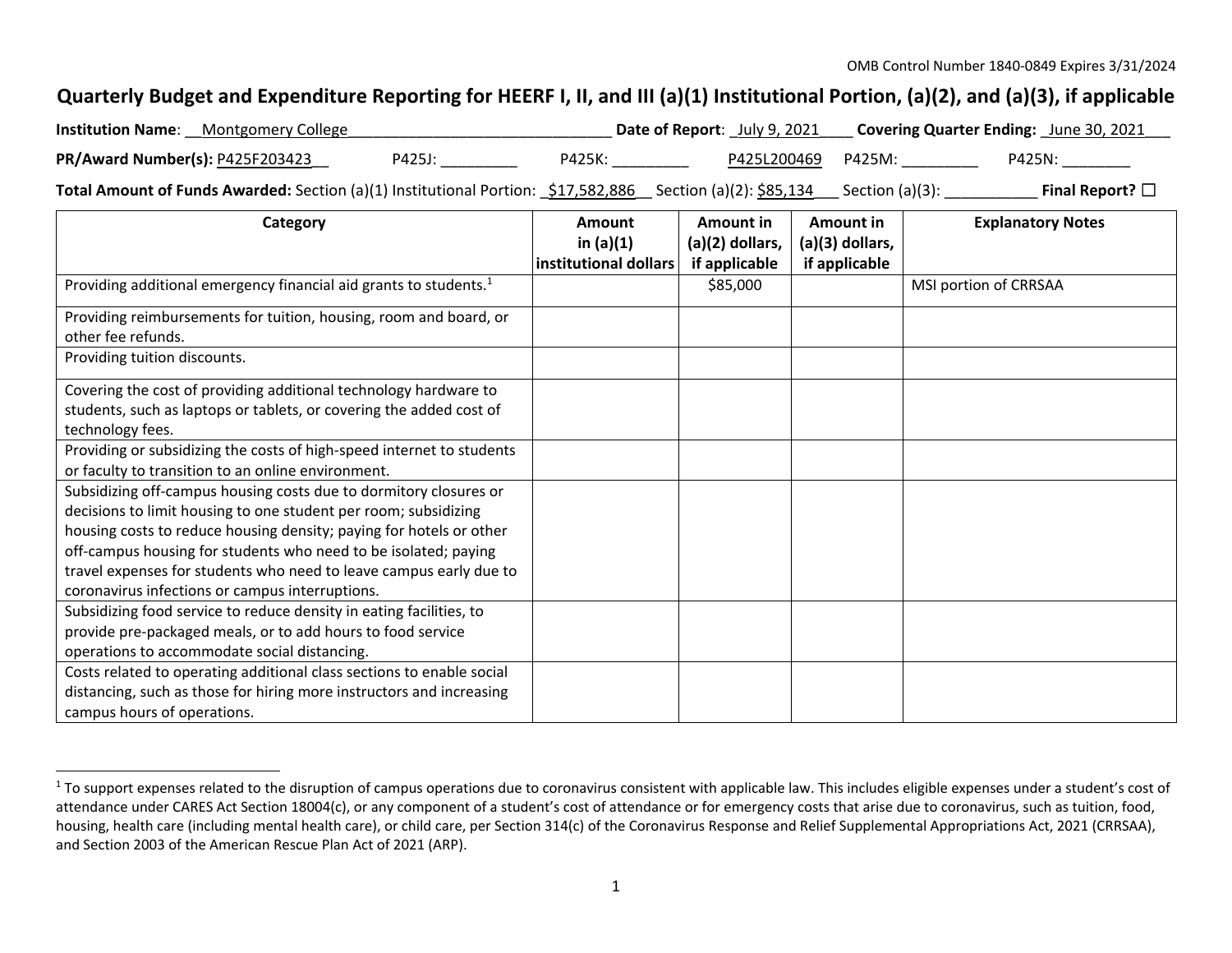OMB Control Number 1840‐0849 Expires 3/31/2024

| Category                                                                                                                                                                                                                                                                                                                                   | Amount<br>in $(a)(1)$<br>institutional dollars | Amount in<br>$(a)(2)$ dollars,<br>if applicable | Amount in<br>(a)(3) dollars,<br>if applicable | <b>Explanatory Notes</b>                                                      |
|--------------------------------------------------------------------------------------------------------------------------------------------------------------------------------------------------------------------------------------------------------------------------------------------------------------------------------------------|------------------------------------------------|-------------------------------------------------|-----------------------------------------------|-------------------------------------------------------------------------------|
| Campus safety and operations. <sup>2</sup>                                                                                                                                                                                                                                                                                                 |                                                |                                                 |                                               |                                                                               |
| Purchasing, leasing, or renting additional instructional equipment<br>and supplies (such as laboratory equipment or computers) to reduce<br>the number of students sharing equipment or supplies during a class<br>period and to provide time for disinfection between uses.<br>Replacing lost revenue from academic sources. <sup>3</sup> |                                                |                                                 |                                               |                                                                               |
|                                                                                                                                                                                                                                                                                                                                            |                                                |                                                 |                                               |                                                                               |
| Replacing lost revenue from auxiliary services sources (i.e., cancelled<br>ancillary events; disruption of food service, dorms, childcare, or<br>other facilities; cancellation of use of campus venues by other<br>organizations, lost parking revenue, etc.). <sup>3</sup>                                                               |                                                |                                                 |                                               |                                                                               |
| Purchasing faculty and staff training in online instruction; or paying<br>additional funds to staff who are providing training in addition to<br>their regular job responsibilities.                                                                                                                                                       |                                                |                                                 |                                               |                                                                               |
| Purchasing, leasing, or renting additional equipment or software to<br>enable distance learning, or upgrading campus wi-fi access or<br>extending open networks to parking lots or public spaces, etc.                                                                                                                                     | \$133,870                                      |                                                 |                                               | WiFi access project, academic test<br>remote proctoring software.             |
| Other Uses of (a)(1) Institutional Portion funds. <sup>4</sup>                                                                                                                                                                                                                                                                             | \$72,413                                       |                                                 |                                               | HVAC studies, IT security appliance<br>and service, phones for faculty/staff. |
| Other Uses of (a)(2) or (a)(3) funds, if applicable. <sup>5</sup>                                                                                                                                                                                                                                                                          |                                                |                                                 |                                               |                                                                               |
| <b>Quarterly Expenditures for Each Program</b>                                                                                                                                                                                                                                                                                             | \$206,283                                      | \$85,000                                        |                                               |                                                                               |

<sup>&</sup>lt;sup>2</sup> Including costs or expenses related to the disinfecting and cleaning of dorms and other campus facilities, purchases of personal protective equipment (PPE), purchases of cleaning supplies, adding personnel to increase the frequency of cleaning, the reconfiguration of facilities to promote social distancing, etc.

<sup>&</sup>lt;sup>3</sup> Please see the Department's HEERF Lost Revenue FAQs (March 19, 2021) for more information regarding what may be appropriately included in an estimate of lost revenue.

<sup>&</sup>lt;sup>4</sup> Please post additional documentation as appropriate and briefly explain in the "Explanatory Notes" section. Please note that funds for (a)(1) Institutional Portion may be used to defray expenses associated with coronavirus (including lost revenue, reimbursement for expenses already incurred, technology costs associated with <sup>a</sup> transition to distance education, faculty and staff trainings, and payroll).

<sup>&</sup>lt;sup>5</sup> Please post additional documentation as appropriate and briefly explain in the "Explanatory Notes" section. Please note that funds for (a)(2) and (a)(3) may be used to defray expenses associated with coronavirus (including lost revenue, reimbursement for expenses already incurred, technology costs associated with a transition to distance education, faculty and staff trainings, and payroll).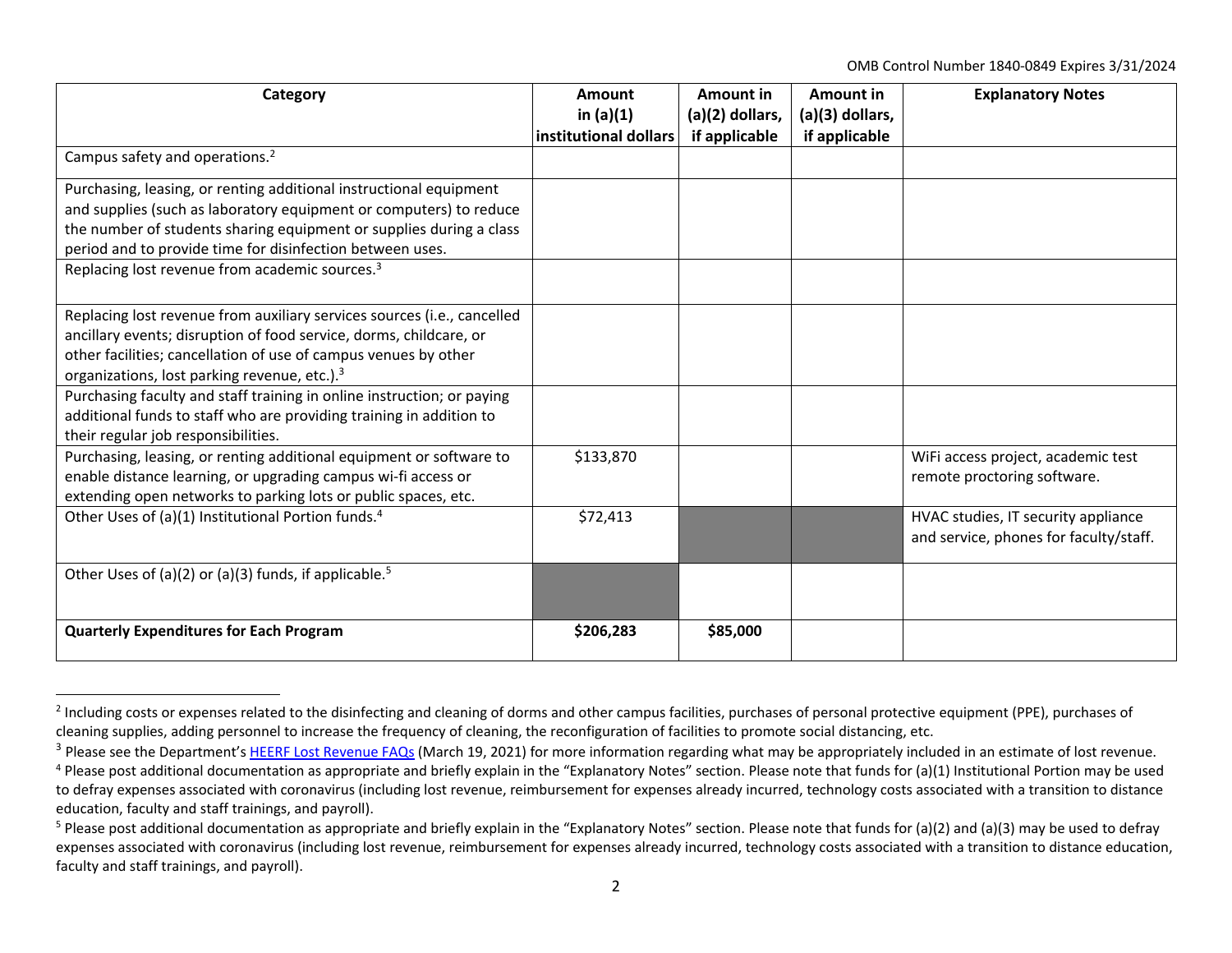OMB Control Number 1840‐0849 Expires 3/31/2024

| Category                               | Amount                | Amount in                     | Amount in         | <b>Explanatory Notes</b> |
|----------------------------------------|-----------------------|-------------------------------|-------------------|--------------------------|
|                                        | in $(a)(1)$           | $(a)(2)$ dollars, $\parallel$ | $(a)(3)$ dollars, |                          |
|                                        | institutional dollars | if applicable                 | if applicable     |                          |
| <b>Total of Quarterly Expenditures</b> |                       |                               | \$291.283.00      |                          |

## **Form Instructions**

*Completing the Form*: On each form, fill out the institution of higher education (IHE or institution) name, the date of the report, the appropriate quarter the report covers (September 30, December 31, March 31, June 30), the 11‐digit PR/Award Number (number is found in Box 2 of your Grant Award Notification (GAN)) for each HEERF grant funding stream as applicable, the total amount of funds awarded by the Department (including reserve funds if awarded), and check the box if the report is <sup>a</sup> "final report." Institutions that expended HEERF grant funds during the calendar quarter from January 1 – March 30, 2021 are required to post the quarterly report that involved the expenditure of HEERF II CRRSAA and HEERF I CARES Act funds. The Department did not previously affirmatively indicate this reporting requirement was in place for HEERF II CRRSAA funds. As such, institutions may have until the end of the second calendar quarter, June 30, 2021, to post these retroactive reports if they have not already done so. For the July 10, 2021 quarterly reporting deadline, institutions are encouraged, but not required to, submit the quarterly reports (this institutional reporting form and the student quarterly report) to the Department by emailing those reports as PDF attachments to HEERFreporting@ed.gov.

In the chart, an institution must specify the amount of expended HEERF I, II, and IIII funds for each funding category: (a)(1) Institutional Portion; (a)(2), and (a)(3), if applicable. (a)(2) funds include Assistance Listing Numbers (ALNs) 84.425J (Historically Black Colleges and Universities (HBCUs)), 84.425K (Tribally Controlled Colleges and Universities (TCCUs)), 84.425L (Minority Serving Institutions (MSIs)), 84.425M (Strengthening Institutions Program (SIP)); (a)(3) funds are for ALN 84.425N (Fund for the Improvement of Postsecondary Education (FIPSE) Formula Grant) and 84.425S (SAIHE). Each category is deliberately broad and may not capture specific grant program requirements. Explanatory footnotes help clarify certain reporting categories. While some itemsin the chart are blocked out, please note that the blocking of such items is consistent with Department guidance and FAQs and is not definitive. Provide brief explanatory notes for how funds were expended, including the title and brief description of each project or activity in which funds were expended. Do not include personally identifiable information (PII). Calculate the amount of the (a)(1) Institutional Portion, (a)(2) and (a)(3) funds in the "Quarterly Expenditures for each Program" row, and the grand total of all three in the "Total of Quarterly Expenditures" row. Round expenditures to the nearest dollar.

Posting the Form: This form must be conspicuously posted on the institution's primary website on the same page the reports of the IHE's activities as to the emergency financial aid grants to students made with funds from the IHE's allocation under (a)(1) of the CARES Act, CRRSAA, and ARP (Student Aid Portion) are posted. It may be posted in an HTML webpage format or as <sup>a</sup> link to <sup>a</sup> PDF. A new separate form must be posted covering each quarterly reporting period (September 30, December 31, March 31, June 30), concluding after either (1) posting the quarterly report ending September 30, 2023 or (2) when an institution has expended and liquidated all (a)(1) Institutional Portion, (a)(2), and (a)(3) funds and checks the "final report" box. IHEs must post this quarterly report form no later than 10 days after the end of each calendar quarter (October 10, January 10, April 10, July 10). Each quarterly report must be separately maintained on an IHE's website or in <sup>a</sup> PDF document linked directly from the IHE's HEERF reporting webpage. Reports must be maintained for at least three years after the submission of the final report per 2 CFR § 200.333. Any changes or updates after initial posting must be conspicuously noted after initial posting and the date of the change must be noted in the "Date of Report" line.